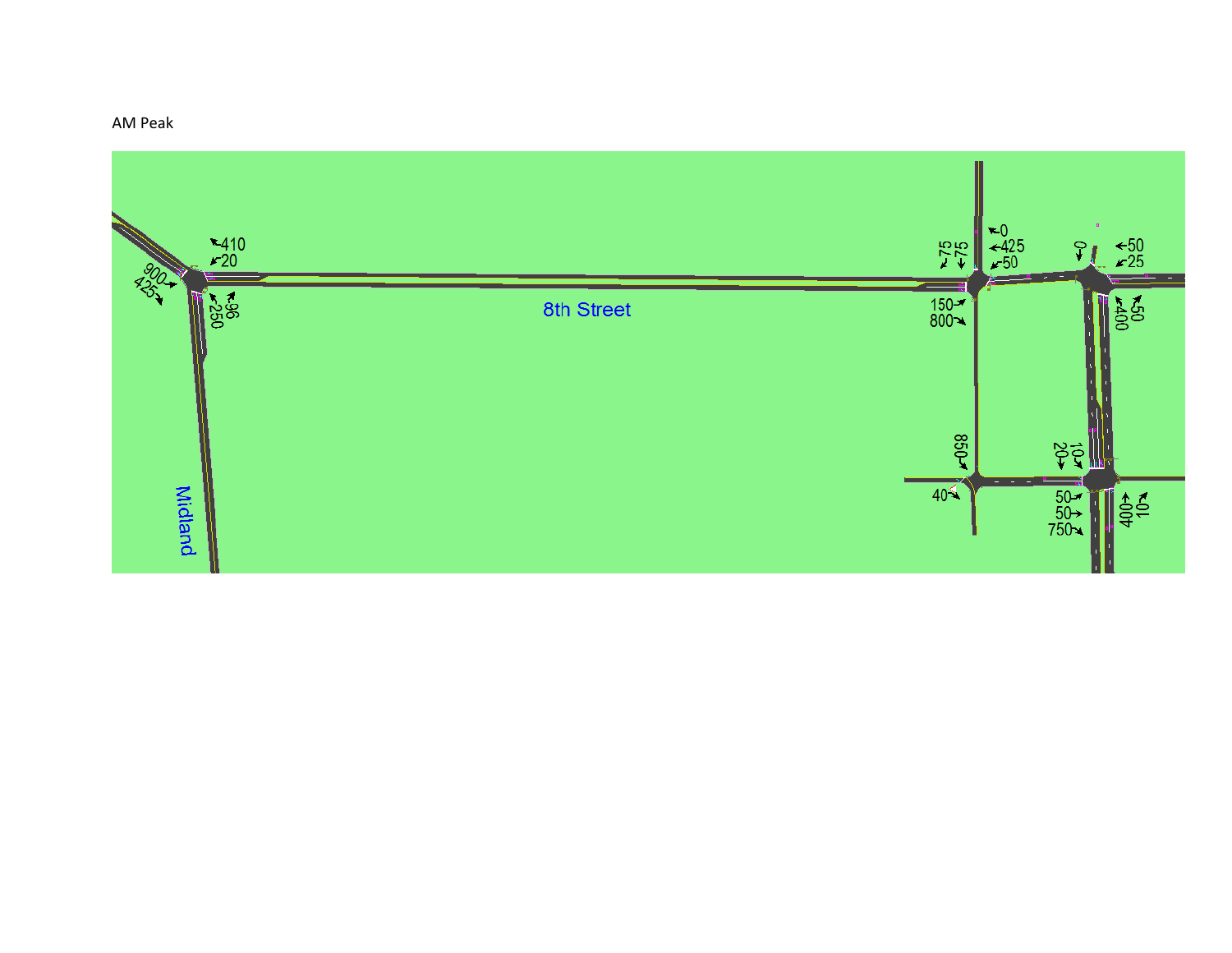## PM Peak